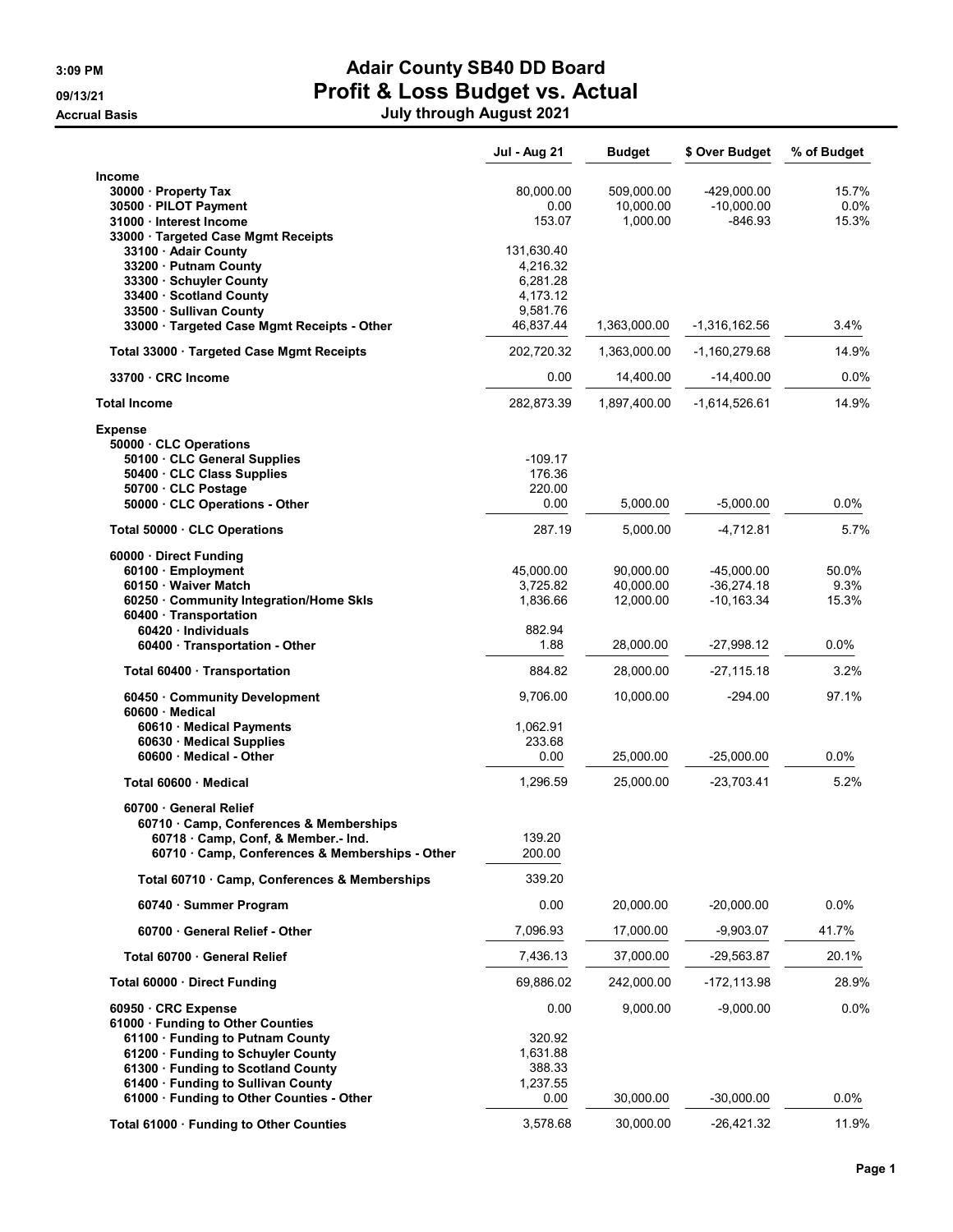|                                                             | <b>Jul - Aug 21</b> | <b>Budget</b> | \$ Over Budget | % of Budget |
|-------------------------------------------------------------|---------------------|---------------|----------------|-------------|
| 80000 · Programming - Indirect                              |                     |               |                |             |
| 80500 Accreditation                                         | 0.00                | 10,000.00     | $-10,000.00$   | $0.0\%$     |
| 81000 Board Expense                                         | 0.00                | 1,000.00      | $-1,000.00$    | 0.0%        |
| 82000 Governmental Relations                                | 0.00                | 250.00        | $-250.00$      | $0.0\%$     |
| 83000 Conferences/Workshops                                 | 0.00                | 5,000.00      | $-5,000.00$    | 0.0%        |
| 84000 Dues and Memberships                                  | 250.00              | 3,500.00      | $-3,250.00$    | 7.1%        |
| 85000 · Employee Travel                                     |                     |               |                |             |
| 71150 · TCM Adair Mileage                                   | 606.93              |               |                |             |
| 72150 · TCM Putnam Mileage                                  | 127.68              |               |                |             |
| 73150 · TCM Schuyler Mileage                                | 63.84               |               |                |             |
| 74150 · TCM Scotland Mileage                                | 0.56                |               |                |             |
| 75150 · TCM Sullivan Mileage                                | 260.96              |               |                |             |
| 85000 · Employee Travel - Other                             | 0.00                | 22,000.00     | $-22,000.00$   | 0.0%        |
| Total 85000 · Employee Travel                               | 1,059.97            | 22,000.00     | $-20,940.03$   | 4.8%        |
| 86000 · Insurance                                           |                     |               |                |             |
| 86100 Directors & Officers                                  | 425.00              |               |                |             |
| 86000 Insurance - Other                                     | 0.00                | 26,000.00     | $-26,000.00$   | 0.0%        |
| Total 86000 · Insurance                                     | 425.00              | 26,000.00     | $-25,575.00$   | 1.6%        |
| 87000 Office Expenses                                       |                     |               |                |             |
| 87100 · Office Supplies                                     |                     |               |                |             |
| 87110 Office Supplies-Country Club                          | 11.44               |               |                |             |
| 87120 Office Supplies-McPherson                             | $-2,114.38$         |               |                |             |
| 87130 Office Supplies-PPE                                   | 22.72               |               |                |             |
| 87100 Office Supplies - Other                               | 0.00                | 7,000.00      | $-7,000.00$    | 0.0%        |
| Total 87100 · Office Supplies                               | $-2,080.22$         | 7,000.00      | $-9,080.22$    | $-29.7%$    |
| 87200 · Postage                                             |                     |               |                |             |
| 87210 Postage-General                                       | 82.50               |               |                |             |
| 87220 · Postage-TCM                                         | 99.60               |               |                |             |
| 87200 · Postage - Other                                     | 0.00                | 1,750.00      | $-1,750.00$    | $0.0\%$     |
| Total 87200 · Postage                                       | 182.10              | 1,750.00      | $-1,567.90$    | 10.4%       |
| 87300 Advertising/Marketing                                 | 0.00                | 1,000.00      | $-1,000.00$    | 0.0%        |
| 87400 Copier                                                |                     |               |                |             |
| 87410 · Copier-Country Club                                 | 252.00              |               |                |             |
| 87420 · Copier-McPherson                                    | 350.26              |               |                |             |
| 87400 Copier - Other                                        | 0.00                | 1,500.00      | $-1,500.00$    | $0.0\%$     |
| Total 87400 · Copier                                        | 602.26              | 1,500.00      | -897.74        | 40.2%       |
| 87450 · Employee Retention/Appreciation                     | 0.00                | 3,500.00      | $-3,500.00$    | 0.0%        |
| 87700 · Building Maintenance                                |                     |               |                |             |
| 87710 Janitorial                                            |                     |               |                |             |
| 87711 Janitorial-Country Club                               | 209.67              |               |                |             |
| 87712 Janitorial-McPherson                                  | 1,088.55            |               |                |             |
| Total 87710 · Janitorial                                    | 1,298.22            |               |                |             |
| 87715 · Elevator/Lift Expense                               | 97.25               |               |                |             |
| 87720 Lawn Care                                             | 300.00              |               |                |             |
| 87721 · Lawn Care-Country Club<br>87722 Lawn Care-McPherson | 140.00              |               |                |             |
| Total 87720 · Lawn Care                                     | 440.00              |               |                |             |
|                                                             |                     |               |                |             |
| 87700 · Building Maintenance - Other                        | 0.00                | 20,000.00     | $-20,000.00$   | 0.0%        |
| Total 87700 · Building Maintenance                          | 1,835.47            | 20,000.00     | $-18, 164.53$  | 9.2%        |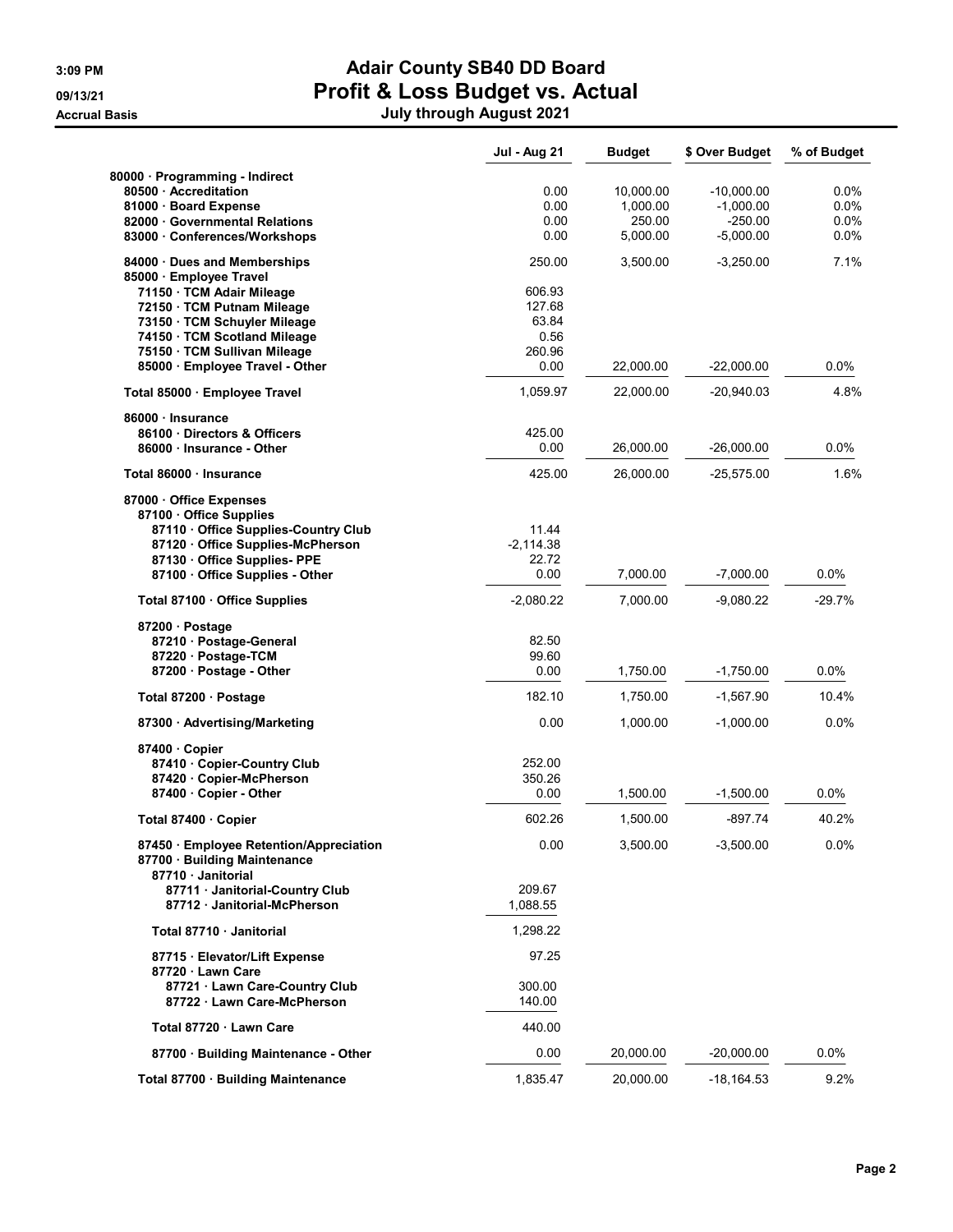|                                                                                                                                                                                                                                                                                                                                      | <b>Jul - Aug 21</b>                                                                                                | <b>Budget</b>                  | \$ Over Budget                          | % of Budget                |
|--------------------------------------------------------------------------------------------------------------------------------------------------------------------------------------------------------------------------------------------------------------------------------------------------------------------------------------|--------------------------------------------------------------------------------------------------------------------|--------------------------------|-----------------------------------------|----------------------------|
| 87800 · Software & Technology<br>87820 · Soft & Tech-McPherson<br>87830 Soft & Tech-Managed IT<br>87800 · Software & Technology - Other                                                                                                                                                                                              | 119.40<br>6,986.00<br>2,150.00                                                                                     | 55,000.00                      | $-52,850.00$                            | 3.9%                       |
| Total 87800 · Software & Technology                                                                                                                                                                                                                                                                                                  | 9,255.40                                                                                                           | 55,000.00                      | -45,744.60                              | 16.8%                      |
| 87900 · Representative Payee Expense                                                                                                                                                                                                                                                                                                 | 92.00                                                                                                              |                                |                                         |                            |
| Total 87000 Office Expenses                                                                                                                                                                                                                                                                                                          | 9,887.01                                                                                                           | 89,750.00                      | -79,862.99                              | 11.0%                      |
| 87500 · Personnel<br>51000 CLC Personnel<br>51100 CLC Center Salary Expense                                                                                                                                                                                                                                                          | 5,257.39                                                                                                           |                                |                                         |                            |
| Total 51000 · CLC Personnel                                                                                                                                                                                                                                                                                                          | 5,257.39                                                                                                           |                                |                                         |                            |
| 66000 · Payroll Expenses<br>66500 · Salary Sick<br>66600 FFCRA Leave<br>66700 · Salary Vacation<br>66000 · Payroll Expenses - Other                                                                                                                                                                                                  | 3,600.24<br>804.25<br>11.757.94<br>14,285.12                                                                       |                                |                                         |                            |
| Total 66000 · Payroll Expenses                                                                                                                                                                                                                                                                                                       | 30,447.55                                                                                                          |                                |                                         |                            |
| 70300 · TCM Admin Salary<br>71110 · TCM Adair Salary Expense<br>72110 TCM Putnam Salary Expense<br>73110 · TCM Schuyler Salary Expense<br>74110 · TCM Scotland Salary Expense<br>75110 · TCM Sullivan Salary Expense<br>87510 · Salary Expense<br>87540 · Employee Benefits<br>87550 · Unemployment Tax<br>87500 · Personnel - Other | 10,432.50<br>55,777.45<br>3,560.89<br>5,706.98<br>2,934.40<br>7,464.35<br>36,000.83<br>20,384.18<br>166.36<br>0.00 | 1,398,147.02                   | $-1,398,147.02$                         | $0.0\%$                    |
| Total 87500 · Personnel                                                                                                                                                                                                                                                                                                              | 178,132.88                                                                                                         | 1,398,147.02                   | $-1,220,014.14$                         | 12.7%                      |
| 88000 Professional Services<br>88100 Audit<br>88200 · Legal Services<br>88300 Consulting                                                                                                                                                                                                                                             | 0.00<br>0.00<br>0.00                                                                                               | 7,500.00<br>1,000.00<br>500.00 | $-7,500.00$<br>$-1,000.00$<br>$-500.00$ | $0.0\%$<br>$0.0\%$<br>0.0% |
| Total 88000 Professional Services                                                                                                                                                                                                                                                                                                    | 0.00                                                                                                               | 9,000.00                       | $-9,000.00$                             | 0.0%                       |
| 88500 Training<br>76000 · TCM Training<br>88500 Training - Other                                                                                                                                                                                                                                                                     | 47.04<br>978.50                                                                                                    | 10,000.00                      | $-9,021.50$                             | 9.8%                       |
| Total 88500 · Training                                                                                                                                                                                                                                                                                                               | 1,025.54                                                                                                           | 10,000.00                      | $-8,974.46$                             | 10.3%                      |
| 89000 Utilities<br>89100 · Electricity<br>89110 · Electricity-Country Club<br>89130 Electricity-314 E McPherson<br>89100 Electricity - Other                                                                                                                                                                                         | 296.65<br>757.56<br>0.00                                                                                           | 6,000.00                       | $-6,000.00$                             | 0.0%                       |
| Total 89100 · Electricity                                                                                                                                                                                                                                                                                                            | 1,054.21                                                                                                           | 6,000.00                       | $-4,945.79$                             | 17.6%                      |
| 89200 Gas<br>89210 Gas-Country Club<br>89220 Gas-McPherson<br>89200 Gas - Other                                                                                                                                                                                                                                                      | 76.36<br>75.21<br>0.00                                                                                             | 2,000.00                       | $-2,000.00$                             | 0.0%                       |
| Total 89200 · Gas                                                                                                                                                                                                                                                                                                                    | 151.57                                                                                                             | 2,000.00                       | $-1,848.43$                             | 7.6%                       |